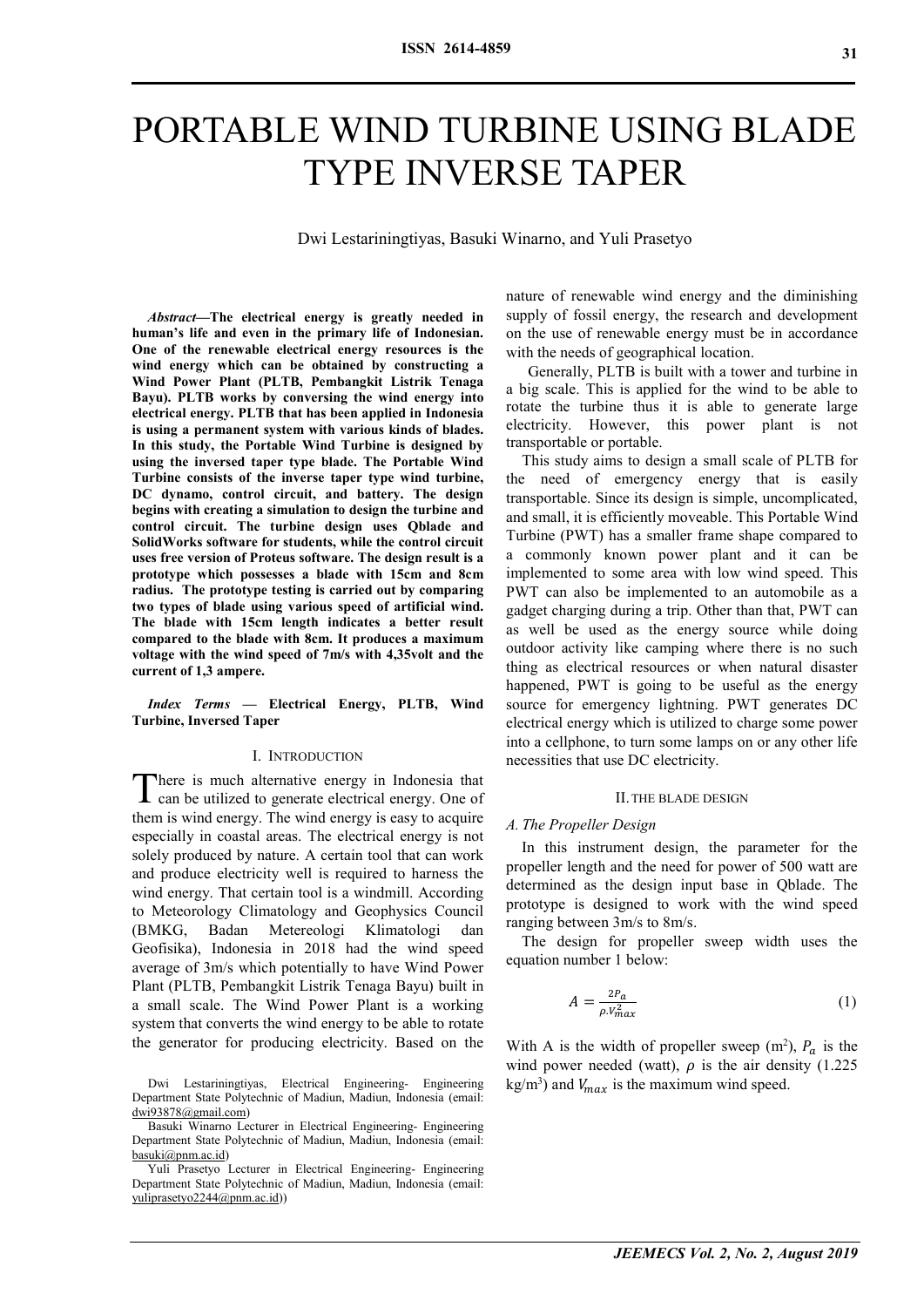The blade design of the propeller is divided into several elements whose functions are to provide the design accuracy and convenience during the construction process of prototype. In several references, there are many blade elements with the airfoil between 10 to 20 elements. The elements value is generated from the division between the blade radius (R) with the total of elements (n). r is a partial radius (each of the element) as in figure 1.



Figure. 1. The Division of Blade Elements

A flow angle is an angle in between relative wind direction and rotor rotation field. A flow angle affects the rotor rotation speed. The wider the angle is, the larger the turbulence is going to be. This turbulence can obstruct the rotor rotation. According to certain references, a good flow angle is within a range that is less than 50 by using the equation number 2.

$$
\Phi = \frac{2}{3} \tan^{-1} n \frac{1}{\lambda r} \tag{2}
$$

With  $\Phi$  is the flow,  $\lambda r$  is the comparison of the blade elements linear speed against the wind speed in the element 1 up to the-n. and  $\lambda$  is a value of Tip Speed Ration (TSR) used.

The chord (Cr) line length must be determined in each of the blade elements. The chord length is going to be different in the event that designing the taper blade type and inversed taper by using the equation 3 below.

$$
C_r = \frac{16 \pi R \left(\frac{R}{r}\right)}{9 \lambda^2 B \left(\frac{L}{l}\right)}\tag{3}
$$

With B is the number of blade and CL is a coefisien lift.

### III. EXPERIMENT RESULT

The next step is all the parameters are inputted into the Qblade software to be simulated and generated the characteristics and performance. In this study, the propeller is divided into 5 elements with a consideration that the prototype design is used for a small capacity as shown in Figure 2.



Figure. 2. The Distribution of Blade Design Elements

| <b>TABLE I</b><br><b>BLADE TURBINE 8 CM</b> |          |            |   |       |            |
|---------------------------------------------|----------|------------|---|-------|------------|
| Element                                     | $r$ (cm) | <b>TSR</b> | α | Cr    | $\Phi(^0)$ |
| 0                                           | 0.015    | 0.947      | 6 | 0.025 | 31.032     |
|                                             | 0.031    | 1.958      | 6 | 0.030 | 18.037     |
| $\overline{2}$                              | 0.047    | 2.968      | 6 | 0.035 | 12.412     |
| 3                                           | 0.063    | 3.979      | 6 | 0.040 | 9.405      |
| $\overline{4}$                              | 0.079    | 4.989      | 6 | 0.045 | 7.555      |
| 5                                           | 0.095    | 6.000      | 6 | 0.050 | 6.308      |

The result of propeller simulation for a blade with 8cm length is depicted in the table 1 and with 15cm length is depicted in table 2

Then, the determined coordinate of the blade is used to design which the result is shown in Figure 3



Figure. 3. The Blade Design Simulation

TABLE II BLADE TURBINE 15 CM

| Element | $r$ (cm) | <b>TSR</b> | $\alpha$ | Cr    | $\Phi$ ( <sup>0</sup> ) |
|---------|----------|------------|----------|-------|-------------------------|
| 0       | 0.015    | 0.545      | 6        | 0.030 | 40.926                  |
| 1       | 0.045    | 1.636      | 6        | 0.036 | 20.953                  |
| 2       | 0.075    | 2.727      | 6        | 0.042 | 13.424                  |
| 3       | 0.105    | 3.818      | 6        | 0.048 | 9.784                   |
| 4       | 0.135    | 4.909      | 6        | 0.054 | 7.676                   |
| 5       | 0.165    | 6.000      | 6        | 0.060 | 6.308                   |

#### *A. Designing the Control Circuit*

The control circuit is designed in a simple way but it produces output in accordance to one's desired design as shown in Figure 4. The component used in  $R_1$  is 1 ohm 2 watt,  $R_2$  is 10 ohm 2 watt,  $C_1$  is 1000uF 50 volt,  $C_2$  is 470uF 35volt,  $Q_1$  is TIP 2955 and Regulator 78xx



*JEEMECS Vol. 2, No. 2, August 2019*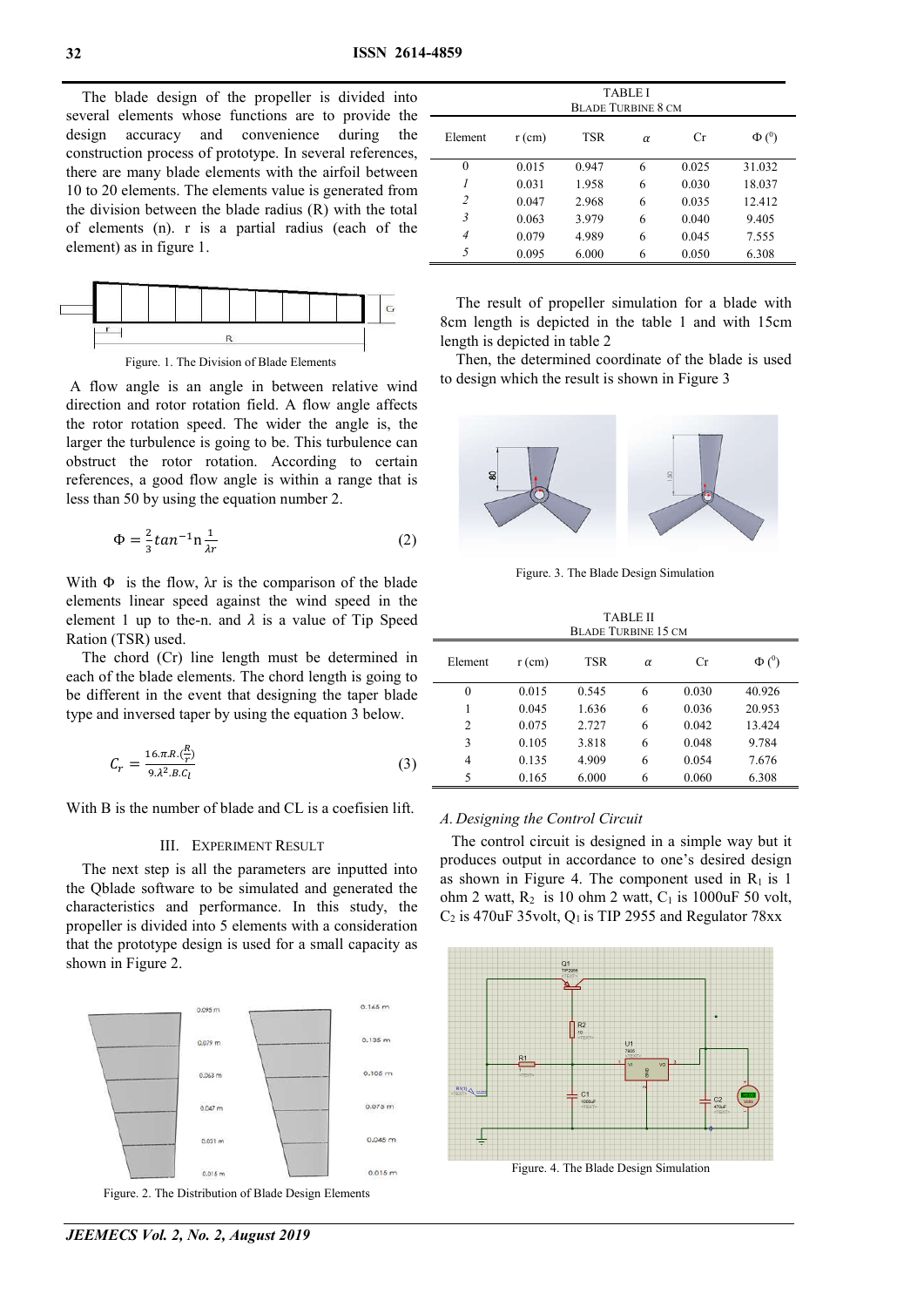## *B. Designing The Box*

Designing the box is adjusted to the size of assembled components as it is shown in Figure 5



## *C.Creating the Propeller*

The first step is creating or printing the turbine. In this process, the turbine is printed by using 3D printing with Polylactic Acid as the material in accordance with its dimension and it is shown in Figure 6



Figure 6. . The Blade Prototype

The initial experiment of the prototype is carried out partially in order to ensure that all the components are functioning well and then they are assembled altogether as shown in Figure 7.



Figure. 7. The Portable Wind Turbine Prototype

In that figure, if the indicator lamp turns green, it indicates that the prototype is charging the battery and it works in accordance with the design.

In the experiment process, an aiding tool is used which is a fan to ease up the arrangement of the wind speed variation. The result of turbine testing is described in Table 3 and 4.

| <b>TABLE III</b>         |                            |                   |                     |              |  |
|--------------------------|----------------------------|-------------------|---------------------|--------------|--|
| <b>BLADE TURBIN 8 CM</b> |                            |                   |                     |              |  |
| wind<br>velocity         | blade<br>rotation<br>(rpm) | Voltage<br>(volt) | charging<br>current | <b>Notes</b> |  |
| $2 - 3$                  | 148                        | 2,02              | 0,23                | Not charging |  |
| $3-4$                    | 170                        | 3,15              | 0,46                | Not charging |  |
| $4 - 5$                  | 210                        | 3,54              | 0,86                | Not charging |  |
| 5-6                      | 268                        | 4,14              | 0,91                | Not charging |  |
| $6 - 7$                  | 475                        | 4.30              | 1,31                | Charging     |  |
| $7 - 8$                  | 567                        | 4,54              | 1,47                | Charging     |  |

In experiments with 8cm blade, it indicates that with 6-7m/s wind speed, the turbine rotation speed touches 475rpm with the generated voltage of 4.30 volt and this can be utilized for charging batteries with currents reaching 1.31 ampere. While for under 6m/s wind speed, the prototype is only capable to generate maximum turbine rotations of 268 with 4,14 voltage, but this cannot be utilized for charging batteries since its current is weak (<1 ampere).

TABLE IV THE TURBINE BLADE 15 CM

| THE TUNDINE DLADE TJ UM |                            |                   |                     |              |  |
|-------------------------|----------------------------|-------------------|---------------------|--------------|--|
| wind<br>velocity        | blade<br>rotation<br>(rpm) | Voltage<br>(volt) | charging<br>current | <b>Notes</b> |  |
| $2 - 3$                 | 257                        | 3,87              | 0,88                | Not Charging |  |
| $3-4$                   | 348                        | 4,22              | 1,27                | Charging     |  |
| $4 - 5$                 | 475                        | 4,38              | 1,31                | Charging     |  |
| 5-6                     | 616                        | 4,94              | 1,11                | Charging     |  |
| $6 - 7$                 | 700                        | 5,37              | 1,34                | Charging     |  |
| $7 - 8$                 | 778                        | 5,53              | 1,65                | Charging     |  |

In experiments with 15cm blade, it indicates that with 3-4m/s wind speed, the turbine rotation speed touches 348rpm with the generated voltage of 4.22 volt and this can be utilized for charging batteries with currents reaching 1.27 ampere. While for under 3m/s wind speed, the prototype is only capable to generate maximum turbine rotations of 257 with 3,87 voltage, but this cannot be utilized for charging batteries since its current is weak (<1 ampere).

The experiment result comparison between the wind speed against the blade rotation, the wind speed against the voltage, and the wind speed against the current are depicted in a graphic as shown in Figure 8, 9, and 10.